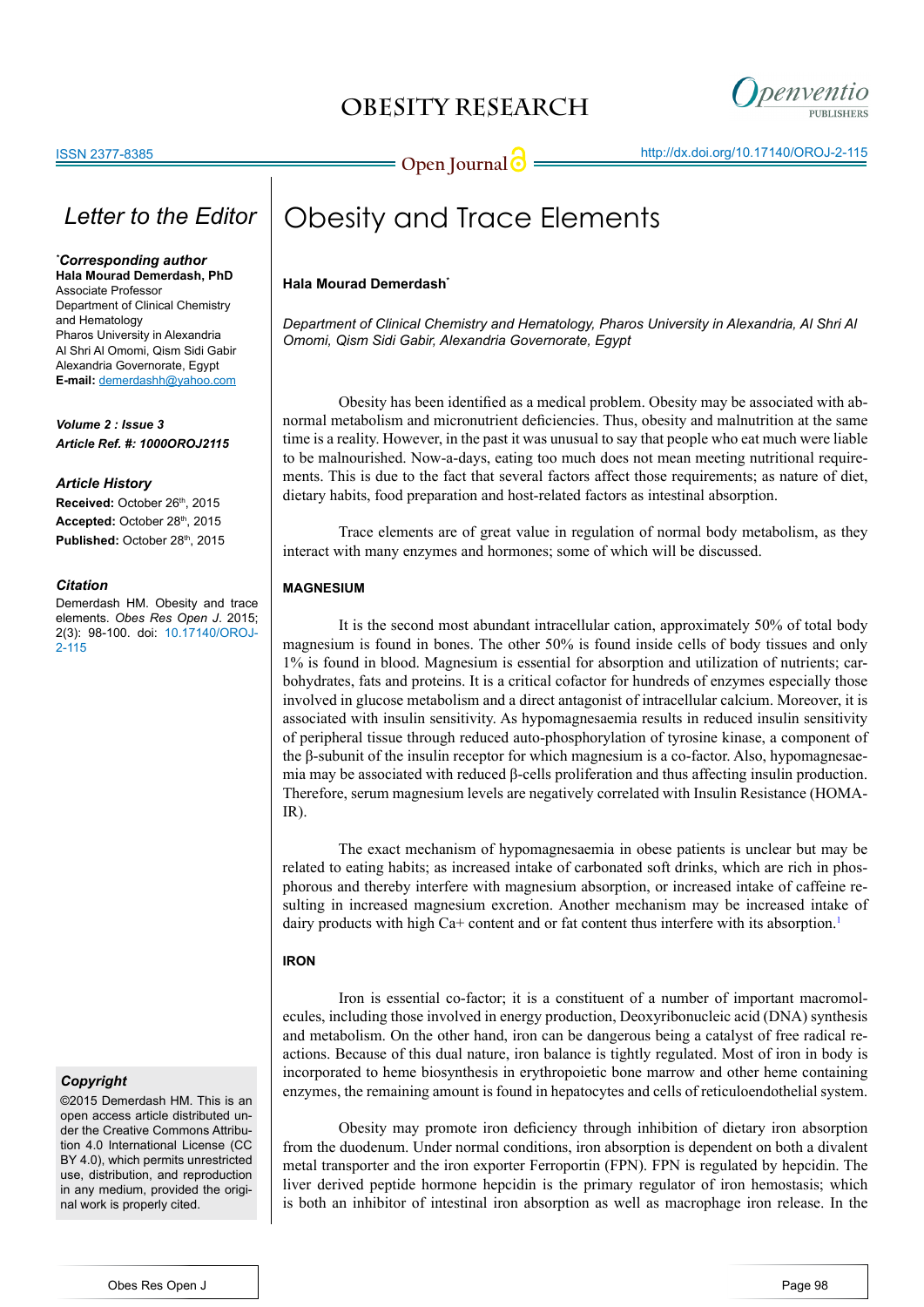## **OBESITY RESEARCH**



intestines hepcidin exerts its effect by binding to iron exporter ferroportin (FPN) leading to FPN phosphorylation, degradation and decreased iron absorption. Also pro-inflammatory cytokines secreted from adipose tissue in obese subjects stimulate hepcidin release from adipose tissue. In addition, these cytokines as Interleukin 1 (IL-1) and Interleukin 6 (IL-6) may interfere with erythropoietin hormone secretion, and blunt the erythroid pre-cursor response to the hormone.<sup>[2](#page-2-1)</sup>

 Moreover, lipocalin 2, an iron binding protein is produced by adipose tissue and could lead to sequestration of iron stores making them unavailable for hemoglobin or myoglobin formation. Over-secretion of these proteins (hepcidin and lipocalin 2) leads to increased iron content in adipose tissue, thus preconditions for adverse effects of local iron overload; as iron is capable of inducing oxidative stress, inflammation and adipose tissue endocrine dysfunction. Thus, obesity is associated with both elevated body iron stores and iron deficiency. Resultant iron deficiency and anemia may impair mitochondrial and cellular energy homeostasis and further increase fatigue of obese subjects.<sup>[2](#page-2-1)</sup>

#### **ZINC**

 It is an important element in DNA synthesis, gene expression and activity of various enzymes and maintenance of normal growth. It plays a critical role in integrity of the immune system and wound healing. It is also found to enhance synthesis, storage and release of insulin. Zinc deficiency has been reported in obese subjects. However, the exact mechanism is unclear. It may be due to Zinc accumulation in the adipose tissue, as result of increased production of adipokines, increased Leptin production. They induce chronic inflammation and expression of metallothioein and Zinc-Copper transporter in hepatocytes. These proteins result in accumulation of these metals in hepatocytes and adipose tissue and decreased serum concentration.[3](#page-2-2)  Decreased serum Zinc concentration in obese patients plays a role in insulin resistance.

### **COPPER**

 Most of absorbed dietary copper is transported to hepatocytes, which utilize it for their metabolism as respiration due to its role in cytochrome oxidase function at the mitochondrial electron transport chain and free-radical defense being antioxidant. Serum Copper levels were reported to be significantly higher in obese patients compared to normal body weight controls. Some authors reported a negative correlation between serum Copper and High-density lipoprotein (HDL)-cholesterol.[4](#page-2-3)

 The mechanism for its elevation in obese patients is unclear but it is thought to be due to pro-inflammatory cytokines released from adipose tissue as IL-1 enhance intra-cellular Zinc accumulation with intra-cellular Copper efflux, and when released to blood it binds to Ceruloplasmin. High serum copper and low serum zinc were associated with increased cardiovascular mortality.<sup>5</sup>

 Copper imbalance often results in a reduced desire for protein, especially animal protein. Also high tissue copper aggravates obesity. It is always associated with high serum leptin. In addition, its excess tends to raise tissue sodium levels while lowering tissue potassium levels. High sodium level subsequently results in water retention. Low potassium results in hypoglycemia and sweet cravings.[6](#page-2-5)

### **CHROMIUM**

 Chromium is considered an essential ultra-trace metal. Once absorbed from intestines, it is distributed to various organs of the body, especially the kidney, muscle, and liver. The principal carrier protein is transferrin, which plays a critical role in the movement of chromium from blood to Low-molecular-weight chromium (LMWCr); oligopeptide low-molecular weight (LMW) chromium (LMWCr)-binding substance (MW  $\sim$ 1,500 Da). Thereby amplifies the intracellular insulin signal. Therefore, chromium is an active factor in the substance; Glucose Tolerance Factor (GTF). It enhances the tyrosine kinase activity of the insulin receptor and, which makes insulin more effective. Thereby controlling carbohydrate and lipid metabolism. Its deficiency is associated with high level of pro-inflammatory cytokines as Tumor necrosis factor alpha, Interleukin 6 and Creactive protein (TNF-α, IL-6 and CRP), high lipids levels and oxidative stress. However, Chromium supplementation cannot reverse diabetes if occurred, but it inhibits glycation process which is responsible for many of diabetes complications.<sup>6</sup>

 Factors affecting chromium deficiency; include advanced age, diet rich in fat, milk and other high phosphorus foods tend to bind chromium to make chromium phosphates which are not absorbed through the intestines.<sup>[7](#page-2-6)</sup>

### **SELENIUM**

 It is an essential trace element and is a key component of several selenoproteins required for normal health as Glutathione peroxidase. It plays an important role as an anti-oxidant, especially when combined with vitamin E. It is also essential for thyroid function and regulation of the immune system.

 Selenium is generally well absorbed in the intestines; mostly in duodenum; some in the jejunum and ileum. Absorption is enhanced by the presence of other antioxidants, such as vitamins E and C. After absorption, it is transported by Low Density Lipoproteins and Very Low Density Lipoproteins (LDL and VLDL), where it is stored in muscle, as well as in other or-gans, as the liver, kidney, and pancreas.<sup>[8](#page-2-7)</sup>

 It has been reported that serum selenium is significantly lower in obese patients. Its deficiency is associated with